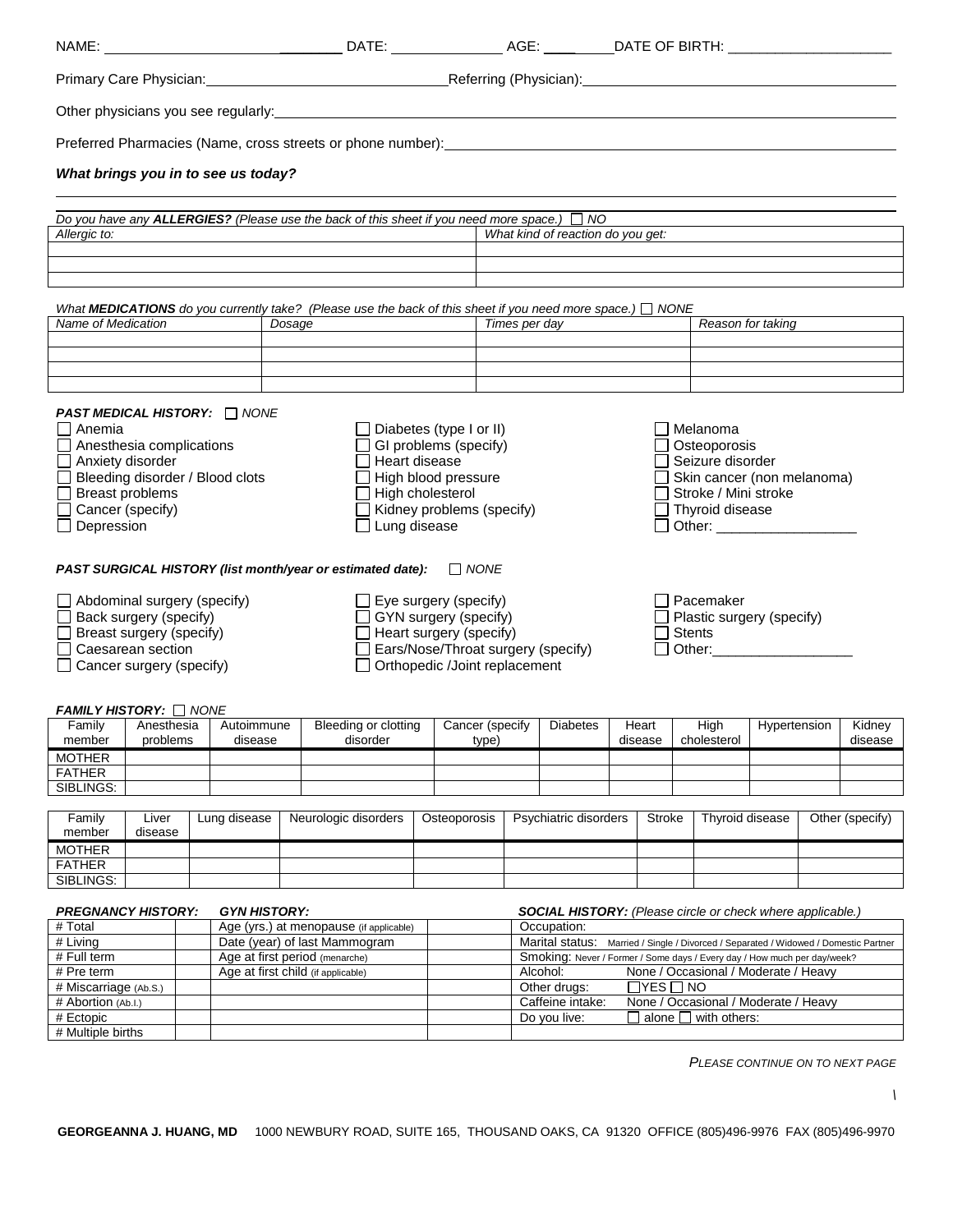|                      |             |                                                                                                               | REVIEW OF SYSTEMS-Have you experienced any of the following conditions in the past month? Please circle ALL that apply. |
|----------------------|-------------|---------------------------------------------------------------------------------------------------------------|-------------------------------------------------------------------------------------------------------------------------|
| 01. CONSTITUTIONAL   | <b>NONE</b> | weight loss ___#, weight gain ___#, fever/chills, fatigue, loss of appetite, headache                         |                                                                                                                         |
| 02. EYES             | <b>NONE</b> | glaucoma, macular degeneration, vision changes, glasses/contacts, blurred vision,<br>double vision, cataracts |                                                                                                                         |
| 03. ENT/MOUTH        | <b>NONE</b> | bleeding gums                                                                                                 | hearing loss, sinusitis, nose bleeds, sore throat/difficulty swallowing, mouth ulcer/canker sores,                      |
| 04. ENDOCRINE        | <b>NONE</b> | increased thirst, hair loss, increased hair growth, cold intolerance                                          |                                                                                                                         |
| 05. RESPIRATORY      | <b>NONE</b> |                                                                                                               | shortness of breath, chronic cough, sputum/productive cough, spitting up blood, wheezing                                |
| 06. CARDIOVASCULAR   | <b>NONE</b> | chest pain. palpitations, shortness of breath when lying flat, edema                                          |                                                                                                                         |
| 07. GASTROINTESTINAL | <b>NONE</b> |                                                                                                               | heartburn, nausea, vomiting, diarrhea, constipation, flatulence, bloody stools, jaundice                                |
| 08. GENITOURINARY    | <b>NONE</b> | incomplete emptying, prior history of sexually transmitted diseases                                           | blood in the urine, flank pain/kidney stones, incontinence with coughing/sneezing/laughing,                             |
| 09. MUSCULOSKELETAL  | <b>NONE</b> | cold extremities, gout, fracture, back pain                                                                   | muscle aches, muscle weakness, joint pain, joint stiffness, joint swelling, difficulty walking,                         |
| 10. SKIN             | <b>NONE</b> | abnormal moles, rash                                                                                          |                                                                                                                         |
| 11. NEUROLOGICAL     | <b>NONE</b> | headache, dizziness, loss of consciousness, weakness, numbness, seizures                                      |                                                                                                                         |
| 12. PSYCHOLOGIC      | <b>NONE</b> | depression, alcoholism, sleep disturbances                                                                    |                                                                                                                         |

*ADDITIONAL SPACE if necessary:*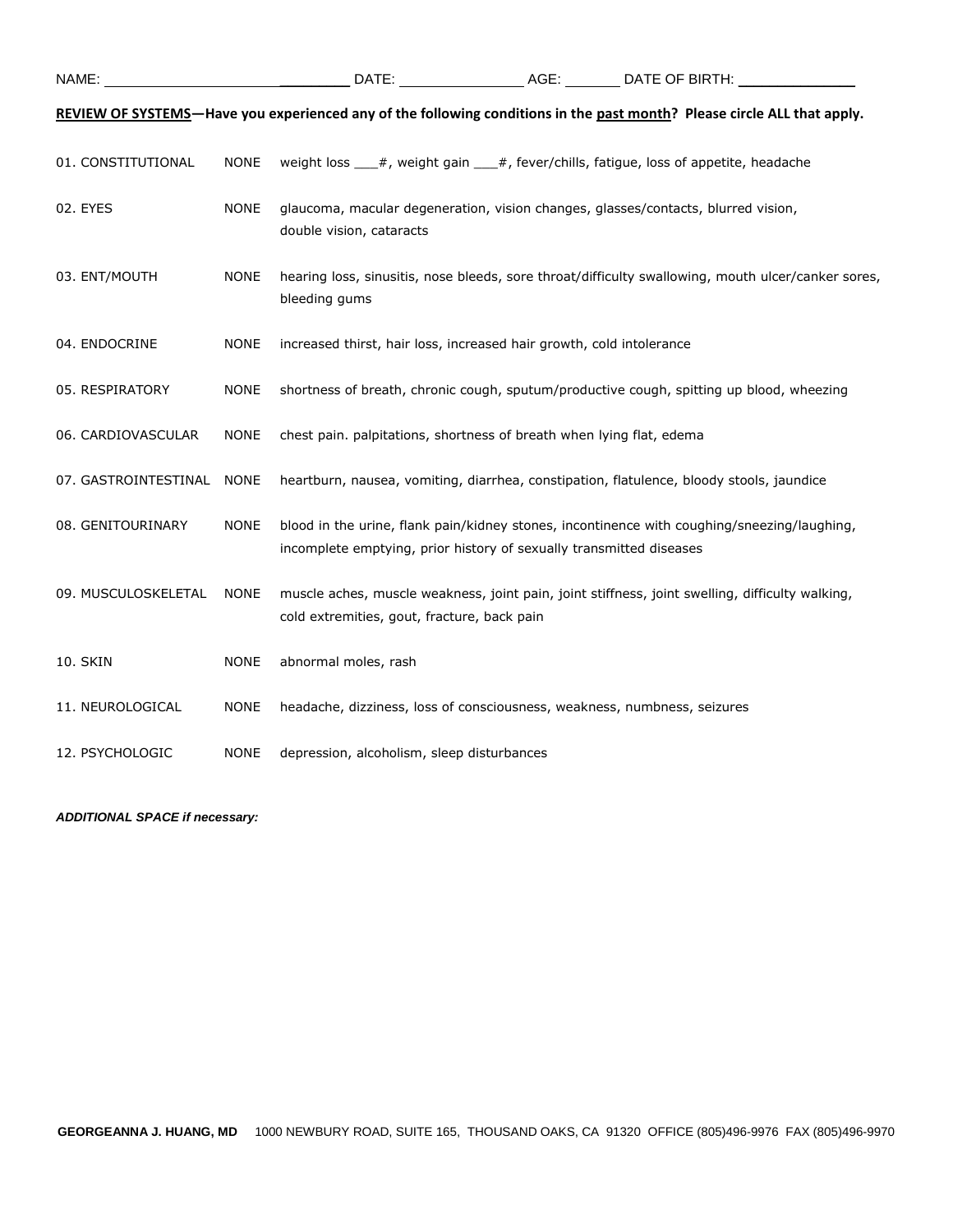### **FINANCIAL AGREEMENT**

#### *PLEASE READ CAREFULLY*

Georgeanna J. Huang M.D. Professional Corporation agrees to provide professional services by the physician and its employees to each patient and reserves the right to select the physician to perform the services required when she is not present to perform the services.

I hereby authorize Georgeanna J. Huang M.D. to furnish information to insurance carriers concerning my diagnosis and treatment and I hereby assign to the physician all payments for services rendered to myself or my dependents. I understand that all professional services rendered are charged to the patient. As a courtesy, necessary forms will be completed to expedite insurance payments. **I understand that I am responsible for any amount not covered by insurance.** Dr. Georgeanna J. Huang is a contracted provider for Medicare, Aetna, Anthem Blue Cross, Blue Shield of CA, UnitedHealthcare and most other major insurance companies. Due to the number of different insurance companies and their own numerous policies, we cannot be responsible to know the terms of your individual policy, even if we are a provider.

**It is your responsibility as the patient to know your insurance policy's requirements** for prior authorization for office visits, X-rays, laboratory, and the amount of your deductible and co-payments. Furthermore, it is also necessary for you to know which laboratory, X-ray facility, and hospital you are

required by your insurance to use for any necessary test and procedures. We always welcome your questions and are available to help you understand your medical insurance as best as we can.

By signing below you acknowledge that you have read, understood, and accept the above.

### **The best medical service is based on a friendly mutual understanding between doctor and patient.**

| Authorized Signature: 1988 and 2008 and 2008 and 2008 and 2008 and 2008 and 2008 and 2008 and 2008 and 2008 and 2008 and 2008 and 2008 and 2008 and 2008 and 2008 and 2008 and 2008 and 2008 and 2008 and 2008 and 2008 and 20 |                                                                                                                                                                                                                                |
|--------------------------------------------------------------------------------------------------------------------------------------------------------------------------------------------------------------------------------|--------------------------------------------------------------------------------------------------------------------------------------------------------------------------------------------------------------------------------|
|                                                                                                                                                                                                                                |                                                                                                                                                                                                                                |
|                                                                                                                                                                                                                                |                                                                                                                                                                                                                                |
|                                                                                                                                                                                                                                |                                                                                                                                                                                                                                |
|                                                                                                                                                                                                                                |                                                                                                                                                                                                                                |
|                                                                                                                                                                                                                                | Date: the contract of the contract of the contract of the contract of the contract of the contract of the contract of the contract of the contract of the contract of the contract of the contract of the contract of the cont |
|                                                                                                                                                                                                                                |                                                                                                                                                                                                                                |

**GEORGEANNA J. HUANG, MD** 1000 NEWBURY ROAD, SUITE 165, THOUSAND OAKS, CA 91320 OFFICE (805)496-9976 FAX (805)496-9970